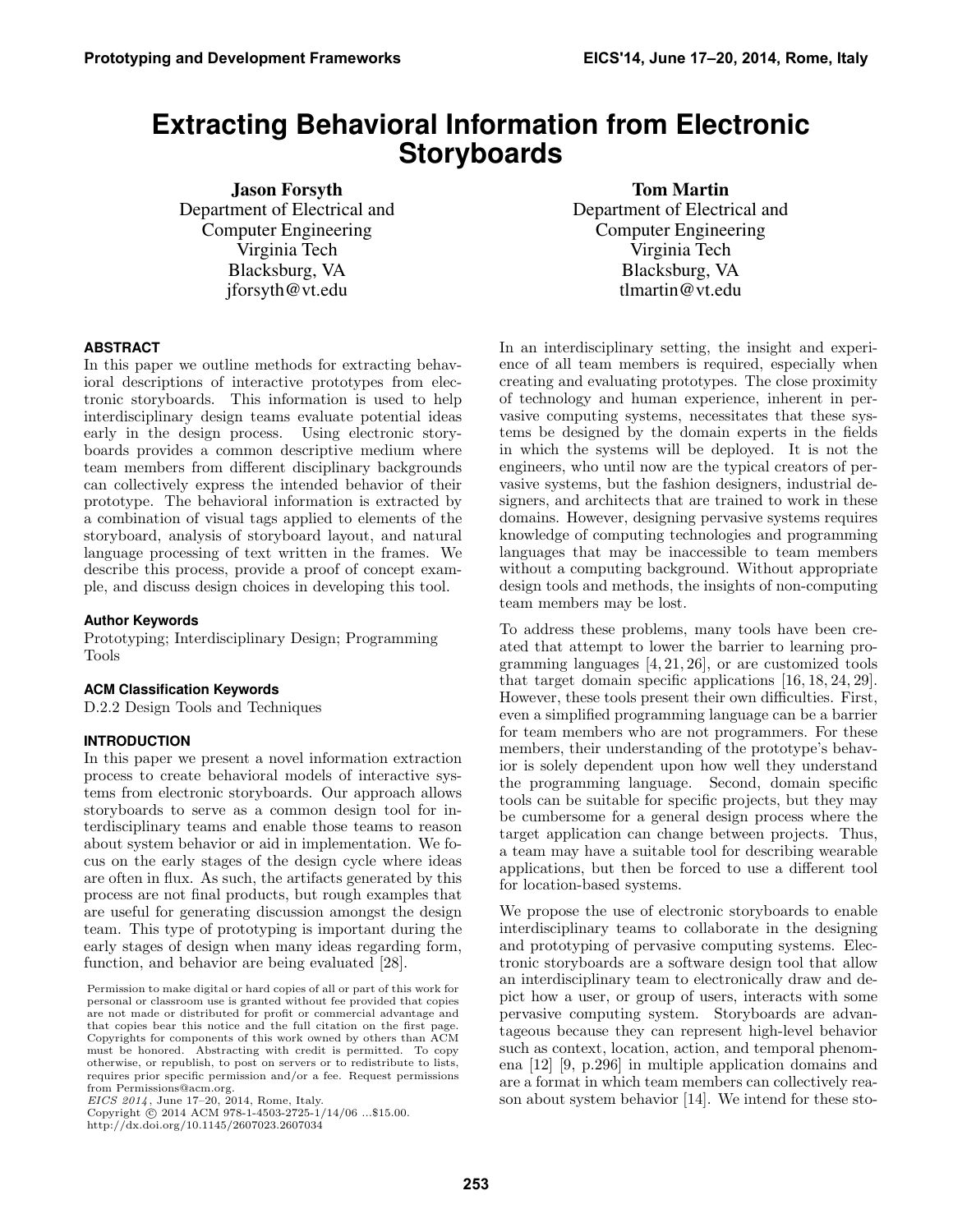#### **Prototyping and Development Frameworks EICS'14, June 17–20, 2014, Rome, Italy**

ryboards to be employed during the early design stages when quick, low-fidelity prototypes are desirable.

Our work seeks to extend storyboards from a descriptive medium, where ideas are illustrated, to one that is generative and can be used to prototype design ideas. We achieve this by extracting behavioral information from storyboards to form a model of computation that describes the depicted prototype. This model can be used by the design team to reason about the prototype's behavior or it can be synthesized into source code using traditional model-driven engineering techniques [\[3,](#page-8-1) [8\]](#page-8-2). The ability to automatically create behavioral models from the storyboard reduces the time between design iterations and allows the team to produce more prototypes over time, resulting in better design outcomes [\[22\]](#page-9-10). Furthermore, the process of creating the behavioral model is interactive and may reveal missing or ambiguous information in the storyboard thereby facilitating discussion of intended behaviors.

In this paper, we address the key difficulty of extracting a suitable model of computation from electronic storyboards. We present an information extraction method where the team as a whole can collaborate on designing prototypes by "tagging" visual elements of the storyboard that represent specific computing domain concepts such as Event, Action, Time, and Context. Based upon the user tags, the layout of the storyboard, and the natural language processing of textual annotations, a timed automaton model of the prototype can be formed.

The remainder of this paper presents our process for creating the timed automaton and discusses design tradeoffs for this approach. The following sections present related work on prototyping tools and motivates the need for interdisciplinary design of pervasive computing systems. Next, we present an overview of the design challenges in extracting behavioral information from the electronic storyboards as well as a description of our approach. Finally, we provide a proof-of-concept example that describes how a timed automaton can be formed. While only a singular example, it showcases many common problems faced when extracting information and is representative of a wider class of problems.

# **BACKGROUND AND RELATED WORK**

This section outlines the need for interdisciplinary design of pervasive computing systems, describes the drawbacks of existing prototyping tools, and discusses related work in storyboarding.

# **Need for Interdisciplinary Design**

The goal of pervasive computing is to make interactions with computing technology subconscious, or cognitively and physically invisible. Weiser said that our computers should be "an invisible foundation that is quickly forgotten but always with us, and effortlessly used throughout our lives" [\[32\]](#page-9-11). Achieving these "invisible" interactions requires detailed knowledge about the needs and desires of the end user. To understand these needs, creators of pervasive systems must "uncover the very practices through which people live and to make these invisible practices visible and available to the developers of ubicomp environments" [\[1\]](#page-8-3). Understanding these invisible interactions requires an interdisciplinary approach that includes not just technology researchers and engineers, but also designers, particularly but not limited to industrial design, architecture, and apparel. It is these practitioners who are trained to understand human behavior and the subconscious motivations and interactions of the end user [\[31,](#page-9-12) [32\]](#page-9-11). Working in an interdisciplinary setting aligns with the foundations and goals of pervasive computing by combining a revolution in technology with a focus on human experience that makes human-computer interaction calming and supportive.

## **Existing Tools and Related Work**

Creating meaningful pervasive computing interactions is a balance of constraints between the user experience, physical form of the system, and the underlying computational platform. In an interdisciplinary setting, the introduction of computing technology, such as microcontrollers, sensors, and actuators, may exclude team members from fully engaging in the design process as they are unfamiliar with particular technologies, or have a limited understanding of programming concepts. While it is not expected that every team member should be an expert programmer, or like-wise an expert designer, each member should have sufficient knowledge and tools to work across disciplines.

Several tools have been created that address these problems and fall into two large categories: either general programming languages that are aimed at novices, such as Scratch For Arduino [\[26\]](#page-9-2) and ModKit [\[6\]](#page-8-4), or custom tools targeted at a particular application domain, such as dTools [\[16\]](#page-9-3), aCAPpella [\[11\]](#page-9-13), CAMP [\[29\]](#page-9-6), or Activity Designer [\[18\]](#page-9-4).

In an interdisciplinary setting either of these approaches may still create difficulties. Requiring non-programmers to learn a programming language creates an additional barrier for those members to engage in prototyping. Depending on the level of abstraction in the programming language, team members may be caught up in the details of the underlying implementation, rather than reasoning about why a behavior did not work. As we will describe in later sections, our electronic storyboards address these issues by providing a high level of abstraction that describe systems in terms of State, Event, Action, and Context.

A similar difficulty is encountered by domain-specific tools as they are tailored to work well in a particular domain but may not be usable in all situations. Considering that pervasive computing applications span a wide range from wearable computers to ambient spaces, it is undesirable for design teams to switch tools when working on different projects. Electronic storyboards address this issue by utilizing the storyboard format that has been used to express applications in domains such as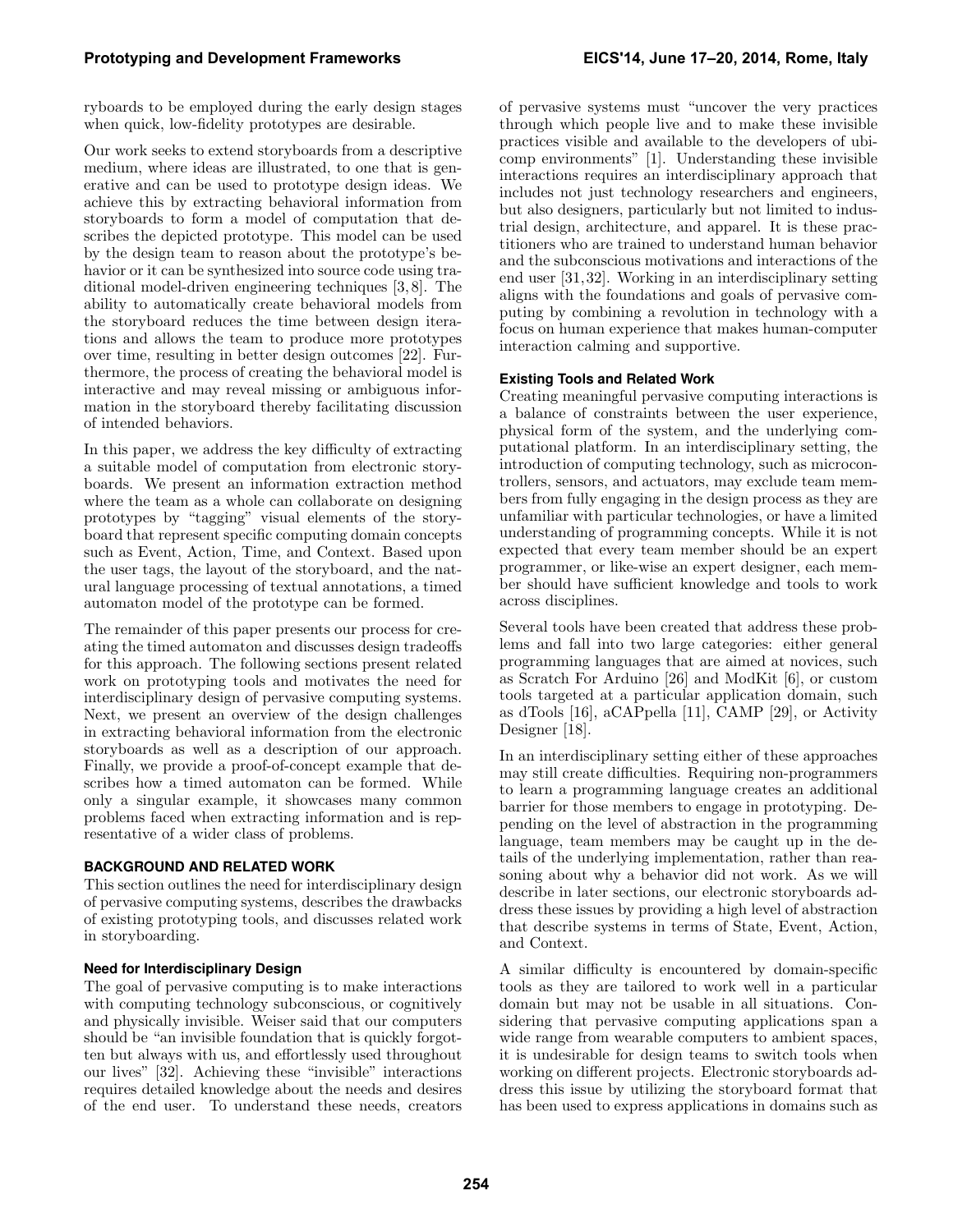augmented reality [\[27\]](#page-9-14), conditional events for locationbased applications [\[33\]](#page-9-15), mixed-media applications [\[7\]](#page-8-5), or creating GUI applications [\[17,](#page-9-16) [23,](#page-9-17) [25\]](#page-9-18). Additional work, such as the MuiCSers framework and Timisto have focused on using storyboards as a general design tool by extracting task sequences, abstract user interfaces, and time sequences from storyboards [\[15,](#page-9-19) [30\]](#page-9-20).

While electronic storyboards address several issues, they are not a replacement for all domain-specific tools or programming languages. For certain applications it may not be suitable to use a storyboard to describe the application. Furthermore, because our approach describes applications at a high-level of abstraction, certain domainspecific concepts may be difficult to implement or express. However, our electronic storyboard could still be useful as the behavioral models generated from our tool could serve as an input to existing tools.

## **MOTIVATION AND CHALLENGES USING ELECTRONIC STORYBOARDS**

In the previous section, we discussed the need for interdisciplinary design of pervasive computing systems and the difficulties in existing design tools. To address these problems we advocate the use of electronic storyboards for interdisciplinary teams. Here we outline the requirements needed to extract behavioral information from electronic storyboards and how to map that information to a suitable model of computation. We intend these storyboards to be used across application domains, and to be employed during the early design stages when quick, low-fidelity prototypes are desirable.

In the remainder of this section we provide establishing definitions and discuss the design tradeoffs when using electronic storyboards. Specifically, we address the (1) tension between the ambiguous nature of storyboards, and the specificity of software systems, (2) how prototype complexity is represented in the storyboard, and (3) the need for storyboards to represent key semantics such as time, action, and context, and how that information maps to a model of computation.

#### **Definitions and Assumptions**

Electronic storyboards are a software design tool that allow an interdisciplinary team to electronically draw and depict how a user, or group of users, interacts with some pervasive computing system. A storyboard typically contains a set of frames, with each frame containing textual and visual annotations. Visual annotations encompass all the drawn elements of the storyboard, while textual annotations are the words and phrases placed in and around the frame.

A simplifying assumption made in this paper is that the storyboard is drawn electronically using some computer application. By using an electronic medium, the drawings and markings on the storyboard can be recognized as independent objects, such as words and images, and

<span id="page-2-0"></span>

| Keyword  | <b>Description</b>                   | Example              |
|----------|--------------------------------------|----------------------|
| Person   | $\overline{\text{name of}}$ a person | Jimmy, Mom, Dad      |
| Context  | name of a context                    | Meeting, Outside     |
| Location | physical location                    | At Home              |
| Temporal | time interval                        | Later, Meanwhile     |
| Event    | triggering event                     | Push a button        |
| Action   | prototype's response                 | Display a Message    |
| State    | prototype state name                 | Idle, Waiting, Alert |

Table 1: Supported tags for storyboard objects

not as a collection of individual strokes. This assumption removes the need for sketch recognition in the storyboard, and makes the challenge one of sensemaking and deriving high-level meaning.

#### **Software Specificity vs Storyboard Ambiguity**

When using storyboards to describe pervasive computing systems, one of the most significant tradeoffs is between the current practice of storyboarding, and the need to accurately capture the semantics of the pervasive computing system. Storyboards are often ambiguous and leave details to the reader. In practice this can be useful as ambiguity serves as a focal point for discussion between team members and moves the design process forward [\[9,](#page-9-8) p.117]. However, when describing pervasive computing systems, this ambiguity is a barrier to correct implementation of the intended system behavior. Prototypes of these systems often require assembling hardware and software components, where ambiguity in the implementation may create incorrect or undefined behaviors.

Our approach strikes a balance between the needs of the design team, and the requirements of correct implementation through a combination of keyword "tags" applied to visual elements of the storyboard, and natural language processing of text throughout the storyboard. When creating a storyboard, the design team can "tag" visual elements within the storyboard to indicate that image contains important information. Our example tags are shown in Table [1](#page-2-0) and allow the design team to indicate semantic information about a prototype's behavior using State, Event, and Action tags, or indicate important contextual information using Person, Location, Temporal, and Context tags. This tagged information is supported by natural language processing (NLP) [\[10\]](#page-9-21) of text within the storyboard. Any words, text, or labels contained within the storyboard are parsed using NLP to identify additional information regarding events, locations, or time. These NLP results supplement the information from the tags and allow the design team to incompletely describe a prototype, either intentionally or not, and thus enable the storyboard to retain some ambiguity. Given the inaccuracy of the natural language tools, their results are considered less authoritative than elements tagged by the design team. We resolve this issue by querying the user before any NLP information is accepted when creating the behavioral model.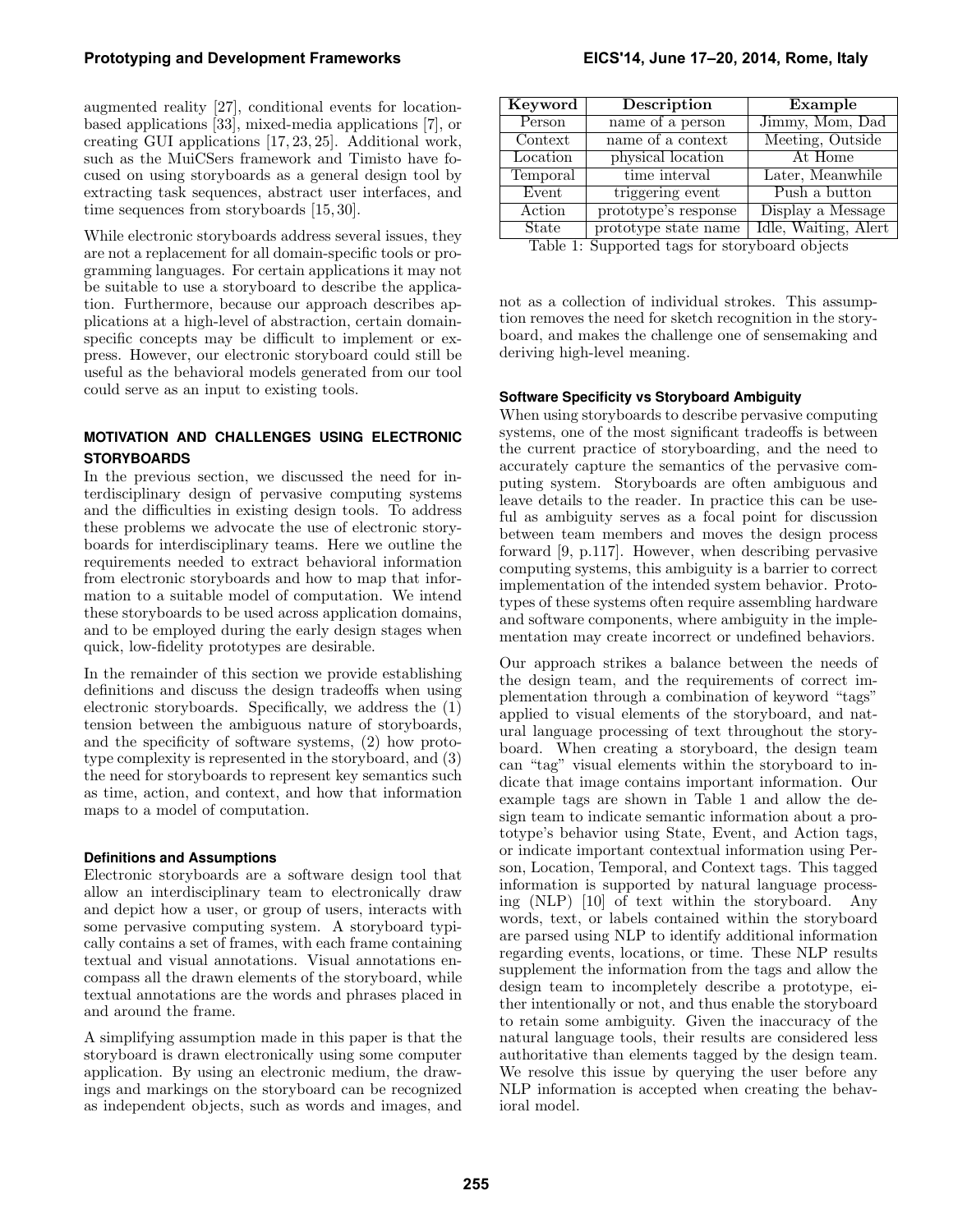## **Complexity of Behavior within a Storyboard**

When using an electronic storyboard, the design team depicts the intended behavior of their prototype using frames, images, and text. Depending on the complexity of the intended behaviors, the storyboard can be rather large. Simple storyboards describe simple prototypes, but as the number of behaviors increases for the prototype, so does the complexity of the storyboard. While storyboards do not necessarily enable concise descriptions of a prototype, they do enable the description to be understood across disciplinary boundaries.

The complexity of the prototype is most readily apparent in the layout of the storyboard. Typical storyboards have a linear flow, meaning that are read left to right. When used to describe interactive behavior, the layout lends itself to expressing behaviors in a linear and causal order. An example of this linear layout in shown in Figure [1a.](#page-4-0) However, when developing interactive systems, there are often conditional or iterative behaviors that need to be expressed. For example, a device should make a choice between two inputs, or should continue a behavior until some condition is met.

Keeping the linear structure of a storyboard would make expressing these situations more difficult. To address this problem we have added arrows to connect frames with conditional events as shown in Figure [1b.](#page-4-0) In this way, the linear structure can be extended to exhibit branching behavior. These arrows can also be used to express looping behavior where the storyboard returns back on itself as in Figure [1c.](#page-4-0) By augmenting the traditional structure of storyboarding we can allow design teams to express additional "computational" behaviors without sacrificing existing practice.

#### **Mapping Storyboard and Model Semantics**

Earlier in this section we discussed how information in storyboards can be expressed through keyword tags, natural language processing, and the layout of the storyboard. To enable these information sources to aid in generating a behavioral model, their information must be mapped to a suitable model of computation. A "good" model of computation must have several properties: (1) support easy transformation of storyboard information to model information, (2) capture key prototype behaviors such as action, response, time, and context, and (3) support code generation to enable rapid creation of the prototype. For our approach, we selected timed automata to represent the prototype's behavior within the storyboard. A timed automaton describes a system as a series of states, with each state having trigger conditions and responsive actions between states. These models can be considered an extension of finite state machines as they allow transitions based upon time.

Timed automata are flexible and can be used to describe moderately complex systems [\[5\]](#page-8-6). Additionally, several of the keywords in Table [1](#page-2-0) map directly to timed automaton concepts as shown in Figure [2.](#page-4-1) The keywords State, Event, and Action directly map to timed automaton states and transitions, whereas contextual information can be represented as a superstate that enables the timed automaton. Furthermore, timed automata can capture temporal phenomenon contained in storyboards. While frames are typically rendered in a linear order, their content can be highly variable with regard to temporal information. Timed automata are advantageous because transitions between states occur based upon an independent clock that is external of user input. In situations when there are temporal relationships between automata, for example some behavior must occur before another, we have adopted an interval algebra [\[2\]](#page-8-7) that is used to specify how those automata should be ordered and executed. Finally, timed automata can be used to automatically generate code [\[3,](#page-8-1) [8\]](#page-8-2) that can facilitate implementing the prototype once the model has been formed.

## **INFORMATION EXTRACTION METHOD**

In this section, we discuss our approach for extracting behavioral information from an electronic storyboard. We describe how storyboard information, expressed through a series of keyword tags and natural language processing of textual information can be transformed into a timed automaton. Figure [2](#page-4-1) provides a graphical description of how storyboard information can be mapped to the timed automaton. As we will discuss later in this section, images that have been tagged in the storyboard can directly map to timed automaton elements, while textual information must be parsed before use.

The process described in this section has been implemented using the Eclipse Graphical Editor Framework [\[13\]](#page-9-22) which allows users to electronically draw and annotate a storyboard. A screenshot of the GUI as seen by the user is shown in Figure [3.](#page-6-0) The remainder of this section describes the specifics of how the storyboards are implemented in GEF, and how the storyboard model is transformed into a timed automaton.

## **Electronic Storyboards in Eclipse GEF**

An implementation of electronic storyboards has been created in GEF that allows users to draw a storyboard using frames, images, and text. Images placed on the storyboard canvas can then be "tagged" using the set of keywords in Table [1](#page-2-0) where each tag reflects a specific type of information. In addition to images, users can also place labels that contain arbitrary text, and frames to contain both the images and text and provide a structure to the storyboard. The design team can then "compile" the storyboard from within Eclipse and interact with the tool using the console.

Visual annotations and labels can be placed on the storyboard canvas by dragging and dropping elements from the palette shown on the right-hand side of Figure [3.](#page-6-0) These elements can be easily resized and moved in and out of frames. Specific information about each annotation, such as a Person's name or a particular Location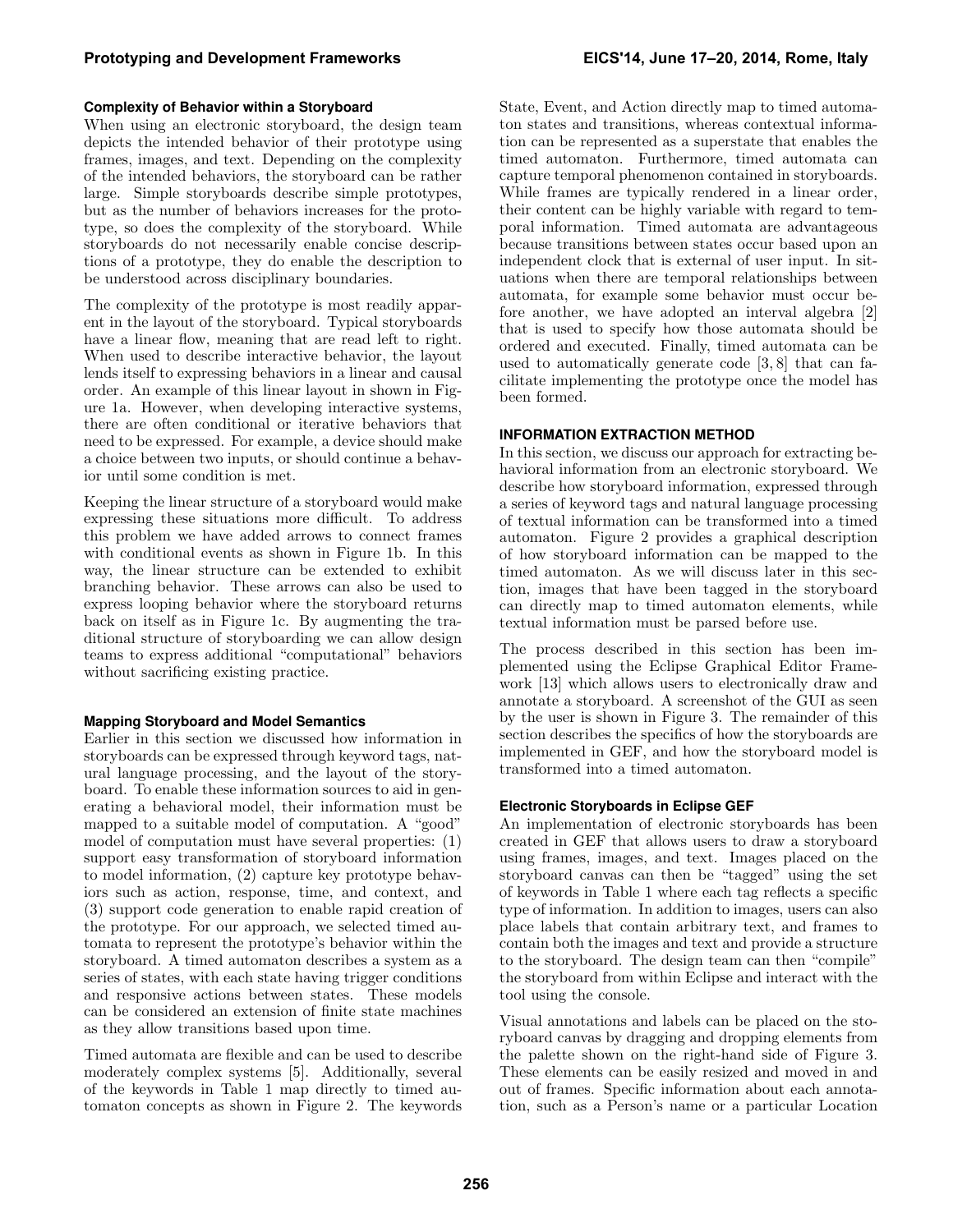<span id="page-4-0"></span>

Figure 1: Frame layouts to express different conditional behavior. The numbers in each frame indicate the order in which they would be "read" by the storyboarding tool. (a) shows linear storyboard frames that are read left to right. (b) allows for conditional behavior to branch away from the linear layout. (c) uses arrows to loop back on the storyboard.

<span id="page-4-1"></span>

Figure 2: Mapping from storyboard objects onto a timed automaton

can be modified in the Properties View below the canvas. In Figure [3,](#page-6-0) the Properties View shows the model information for a State tagged image, and allows the user to give the state a name, resize the image, and identify what device it belongs to. The attributes for each image change depending upon the keyword tag applied. For example, an image tagged as a Person could be given the attribute "John", or a tagged State as "Idle" or "Running". The attributes given to Context and Location objects have more significance as they help partition the storyboard into different sets of behavior. In addition to existing storyboard objects (frames, text, and images), we have added arrows that connect frames across the storyboard. These are used to indicate conditional behaviors in the storyboard that may not be directly indicated from the layout.

#### **Transforming Storyboards into Timed Automata**

In the previous sections, we discussed how electronic storyboards are implemented in Eclipse. This section presents a method for converting electronic storyboard information into timed automata. The first subsection describes how storyboard information corresponds to timed automaton objects. The timed automaton can then be synthesized in two phases: first, the layout of the storyboard is partitioned into regions of similar time and context then each region is compiled into an automaton.

#### *Mapping Storyboard Objects to Timed Automata*

Within electronic storyboards, there are two main types of information: visual images that have been tagged by

the design team and the results of natural language processing from any text or words placed on the storyboard. Figure [2](#page-4-1) shows how these two sets of information can be mapped to a timed automaton. Using the keywords in Table [1](#page-2-0) tagged visual annotations within the storyboard can be directly mapped to timed automaton elements, e.g. State, Action, Event, and Context. For example, an Event tag corresponds with a state transition trigger, while an Action tag maps to a responsive action by the automaton.

Textual annotation are parsed using Semantic Role Labeling (SRL) and Named Entity Recognition (NER) using the Senna Natural Language Processing (NLP) tool [\[10\]](#page-9-21). SRL identifies the structure and content of a sentence, such as verbs, direct object, indirect object, temporal modifiers, or locations. NER identifies words that are a person, location, or time indicator. These natural language results aid in capturing behavioral information that is not explicitly tagged by the design team. For example, if an Action or Event is not tagged, its existence could be inferred by a verb clause found by SRL.

Because of the ambiguity in natural language processing results, this information is considered less authoritative and does not automatically map to timed automaton concepts. When parsing the storyboard, if certain tagged information is missing, the NLP results are consulted for the missing information. However, as we will see in the following section, the user is queried before any NLP information is used to create the timed automaton.

#### *Partition Based Upon Time and Context*

The first step in creating the timed automaton is to partition the storyboard into regions of similar context and time. At present, partitioning is done by "reading" the storyboard frame by frame. For a group of frames, the first context or time interval encountered is set as the initial value. If new contexts or time intervals are encountered, the previously read frames are partitioned into their own set and a new set is created with the newly encountered time or context.

Context and time information can be found from Context, Temporal, or Location tags, or from location results from natural language processing. Currently, the tool can identify that some information is related to con-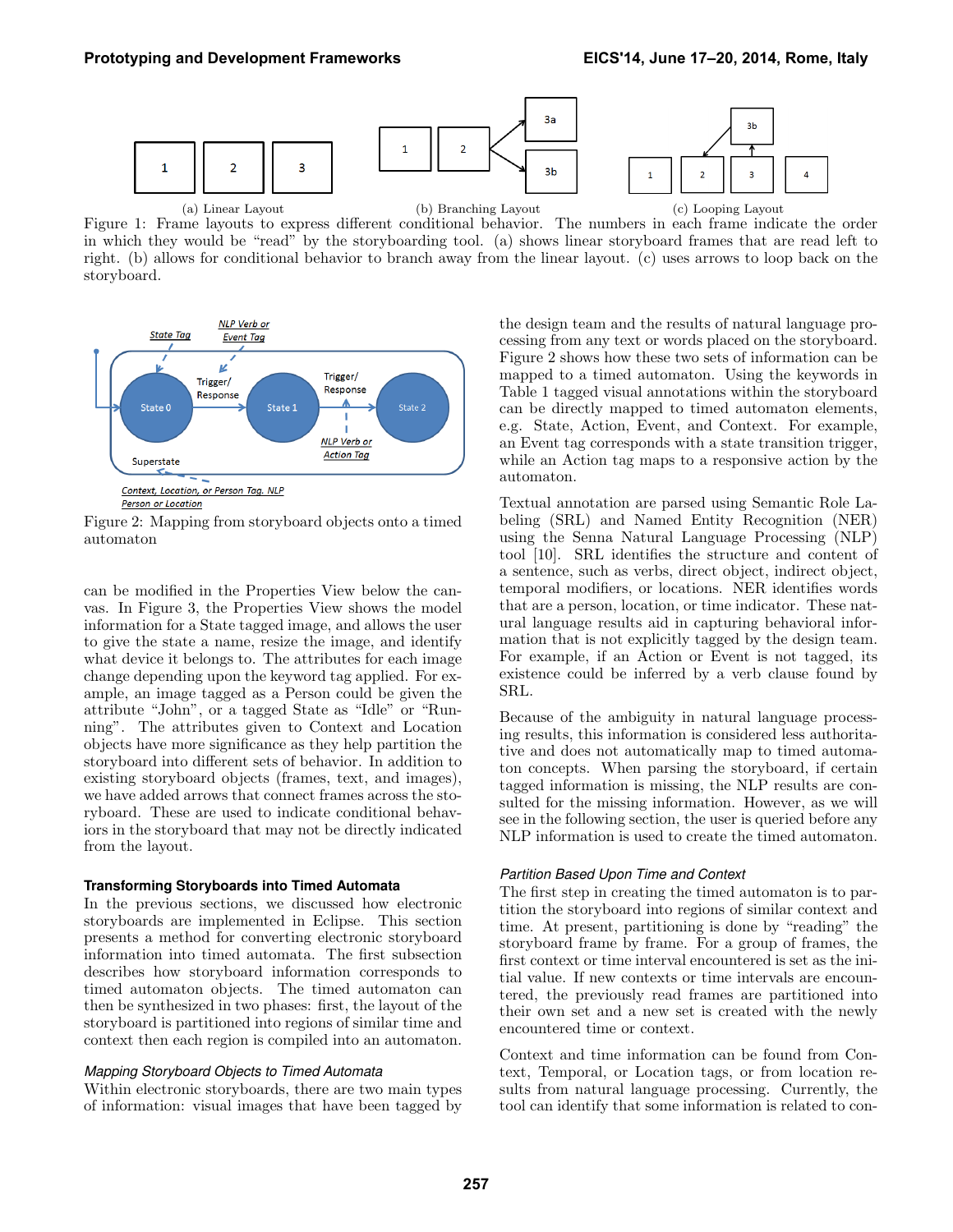#### **Prototyping and Development Frameworks EICS'14, June 17–20, 2014, Rome, Italy**

text or time, but it cannot distinguish between different contextual information. For example, two contexts "at home" and "at work" that are tagged by the design team are easily recognized, but the tool itself has no means to distinguish these contexts and requires the design team to differentiate between the two. A semantic understanding of these contexts could be accomplished through tools that enable novice users to define contexts of interest [\[11\]](#page-9-13), or existing architectures to recognize and disseminate context [\[19\]](#page-9-23). However, an implementation of these approaches is beyond the scope of this work. Regarding temporal information, our approach does determine relationships between time intervals by using interval algebra [\[2\]](#page-8-7) to provide a formal definition of temporal ordering.

# *Building Local Behavior*

After the storyboard has been partitioned into sets of similar time and context, each set is analyzed to build a timed automaton. The storyboard is read according to its layout and each frame is analyzed for information relating to the behavior of the prototype. The tool looks for State, Event, and Action tagged images which correspond to states of the automaton, the triggering events between states, and the actions taken by the system. Parsing continues until one of two stop conditions is reached: two states have been found, or an event and action have been found. Each condition reflects that a state transition has occurred indicating the depicted prototype executed some behavior. With two states, it is known that a transition has occurred, but the triggers and responses may be unknown. With an event and action the transition is described, but its originating and next states are unknown. In the absence of tagged objects, the textual annotations within the storyboard are queried based upon SRL and NER parsing results. If NLP information is not available, or the user does not select any NLP results, the user will be asked to manually specify the missing information. Additionally, if multiple tagged events and actions or available, the user will be asked to specify which events and actions cause the transition.

# **FEASIBILITY OF EXTRACTING INFORMATION FROM A STORYBOARD**

This section showcases an example of how to use electronic storyboards to synthesize a timed automaton. We have developed a Java-based proof-of-concept tool in Eclipse GEF that implements the information extraction process described in the previous section. The tool reads an electronic storyboard and interacts with the user to resolve ambiguous or missing information in the storyboard. The example storyboard, as shown in Figure [3,](#page-6-0) is taken from an interdisciplinary product design course [\[20\]](#page-9-24) and has been re-created by the authors with keywords to describe the prototype's behavior and provide a proof-of-concept for our approach. No other changes have been made to the original storyboard.

While this section only examines a single example storyboard, it has been intentionally chosen as it highlights many common difficulties encountered when synthesizing electronic storyboards. Based upon our experiences working with college-level product design teams and recent work with middle school students, most storyboards will be incompletely tagged and fall under the same class of storyboard as our example here. It is important in this example that the tags applied to the storyboard do not fully specify the prototype. As we will see, there are missing "event" tags in the first three frames, and no tags for "event" or "action" in the later frames. This forces our tool to rely on natural language processing and to query the user for missing information. As this paper is a study of the feasibility of using electronic storyboards, and this example is representative of many common storyboards, our methodology must show that it can address these types of storyboards to be a viable design tool.

The example storyboard in Figure [3](#page-6-0) shows a child interacting with a smart watch. The storyboard illustrates how a father and son can communicate to keep up to date on the son's blood glucose levels. The parts of the storyboard shown illustrate the response of the watch when it receives a message and how the son can push a button to display and read the message.

In Figure [3,](#page-6-0) tagged elements of the storyboard are indicated by arrows pointing to different visual annotations. In the first frame there are three tagged elements. The image of the child is tagged as a Person and given the name Jimmy. The picture of the watch is tagged as a State of a device and assigned the name Idle. Finally, the first image with the sun is tagged as a Context and assigned the name Outside. Once these elements are tagged, their information persists across the storyboard. Thus in the second frame, the watch is known to be in an Idle state without having to re-tag the visual annotation. In addition to tagged storyboard elements, the results of the NLP parsing are shown in Table [2.](#page-7-0) For the SRL and NER results, V indicates a verb, A0 a direct object of the verb, A1 an indirect object of the verb, TMP a temporal modifier, and LOC a location.

As described in the previous section, the storyboard is automatically converted into a timed automaton in two phases. First, the storyboard is partitioned into sets of frames that occur under the same context and during the same time interval. After the frames have been partitioned, each set of frames is parsed to isolate behavior about the prototype. Each frame is searched for states of the prototype, events that it responds to, or actions that the prototype performs. For our example storyboard, the timed automaton in Figure [4](#page-7-1) is generated by the process. We illustrate how that automaton is created in the remainder of this section.

#### **Partitioning Based Upon Time and Context**

Beginning with the first frame, the storyboarding tool searches for context and time information. Initially the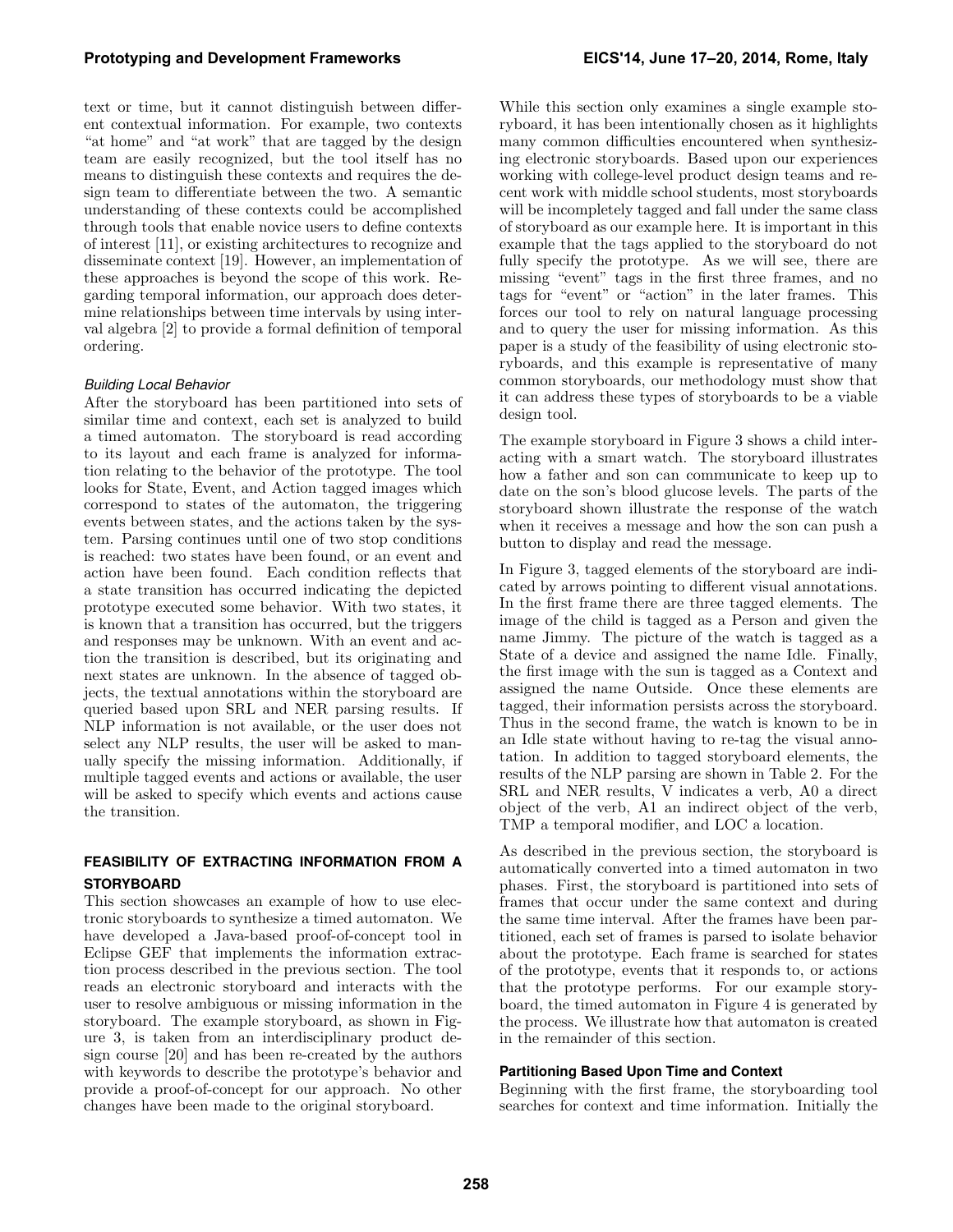<span id="page-6-0"></span>

Figure 3: Screenshot of electronic storyboarding tool in Eclipse showing an example storyboard, palette, and properties view. Arrows indicate the type of tagged object and its value.

tool does not have any understanding of time or context, but adopts the first meaning that it finds. From that point forward, new time intervals or contexts are compared with the current to see if they are similar. Using the information in Table [2,](#page-7-0) the tool searches for frames that provide information regarding time or context. Time information is found from any tagged Time keywords, or any NLP result with the TMP tag. Similarly, context information is found from any Context, Location, or Person tags or any NLP result with the LOC tag (indicating location).

The Context "Outside" is created as the initial context, as it is found from tags in Frame 1. However, within the same frame, a location "in the neighborhood" is found from the NER results. Presently, our method cannot determine the difference between contexts based solely upon name, so the user is queried via the console to determine if they are different. For this storyboard containing the contexts "outside" and "in the neighborhood" the user would respond that they are equivalent contexts so the tool continues through the storyboard. As no new contexts are encountered through the remainder of the storyboard, all the behaviors within the storyboard are assumed to occur under the context "outside". This is represented by the superstate in Figure [4](#page-7-1) that contains the whole automaton.

## **Building Local Behavior**

After partitioning the storyboard, the tool scans each frame for State, Event, or Action information until one of two stop conditions is reached: two states have been found, or an event and action have been found. Each condition indicates that a change in behavior has occurred. With two states, it is known a transition has occurred but the triggers and responses may be unknown. With an event and action the transition is described, but its originating and next states are unknown.

Returning to the example storyboard in Figure [3,](#page-6-0) the tool reads Frames 1 to 3 and encounters two states and an action. Frame 1 shows the smart watch in the Idle state, Frame 2 shows the Action alert, and Frame 3 provides a new state called WatchAlert. Currently, two states are known (Idle and WatchAlert) along with the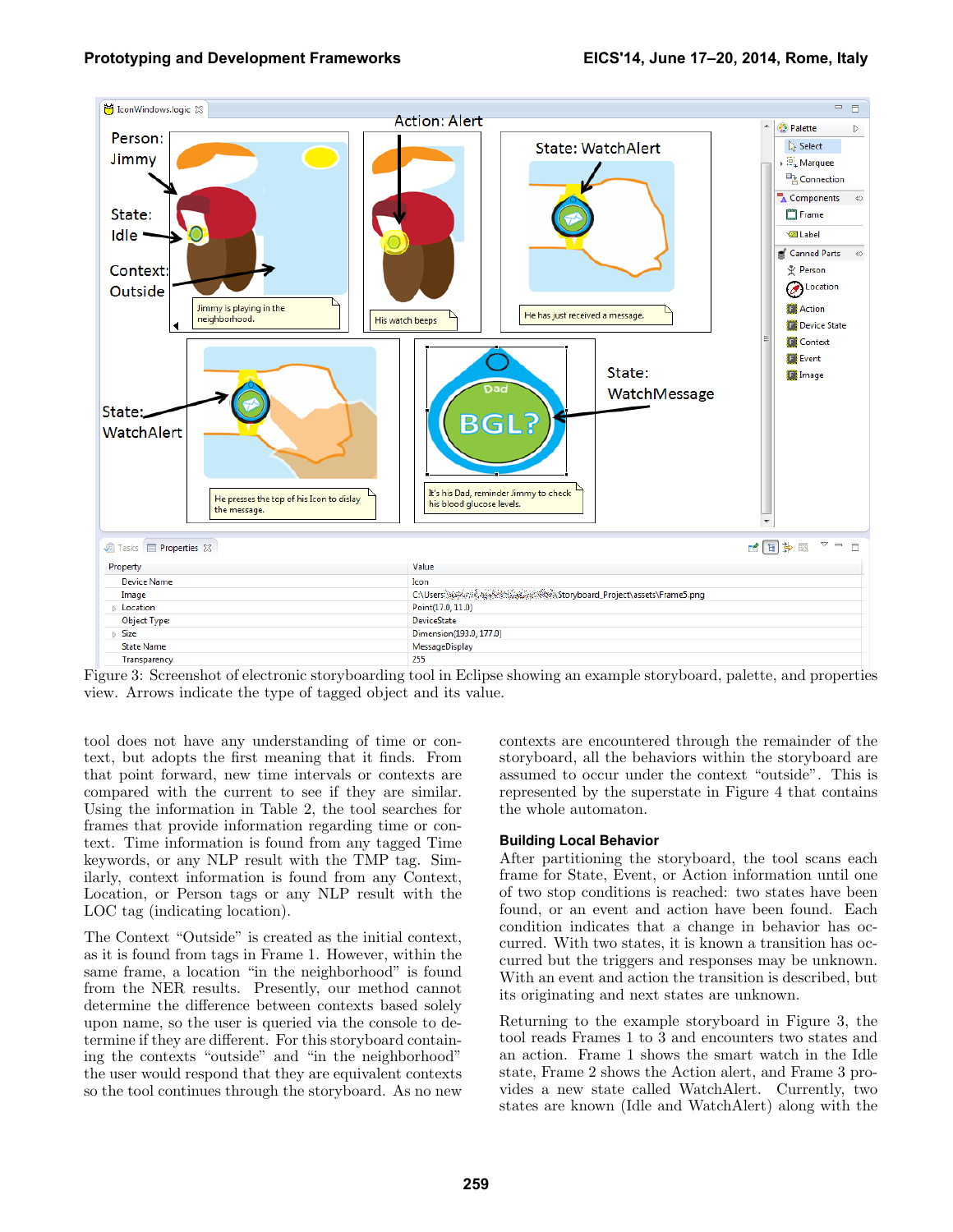<span id="page-7-0"></span>

| Frame | Tags               | <b>Semantic Role Labeling</b>                                 | Named Entity       |
|-------|--------------------|---------------------------------------------------------------|--------------------|
|       | Person: Jimmy,     | A0: Jimmy V: playing LOC: in the neighborhood                 | $J\text{immy:Per}$ |
|       | Context:Outside,   |                                                               |                    |
|       | State:Idle         |                                                               |                    |
|       | Action:Alert       |                                                               |                    |
| 3     | State:WatchAlert   | A0: He V: received A1: a message                              |                    |
|       | State:WatchAlert   | A0: He V: presses A1: the top of his Icon                     |                    |
|       | State:WatchMessage | $\overline{A0}$ : Jimmy V: check A1: his blood glucose levels | Jimmy:Per          |

Table 2: Information extraction from an example storyboard (V=verb, A0=direct object, A1=indirect object, LOC=location, TMP=temporal, PER=person)

<span id="page-7-1"></span>

tagged & natural language

Figure 4: Timed automaton derived from example storyboard. Information sources are indicated with dashed arrows.

Action "Alert", which is the watch's response to the state change, but the trigger of the state change is unknown. With no tagged information to guide it, the tool asks the user for the triggering event. Since the action "Alert" is known the tools asks "Does the following statement cause the action Alert?" This question is posed for each SRL result in Table [2](#page-7-0) and the user is asked to respond 'yes' or 'no'. For the example storyboard, the user is asked whether "playing in the neighborhood" or "received a message" caused the Action Alert. The user would respond that "receive a message" is the correct trigger. Using this process, the tool has found that the watch moves from State Idle to State WatchAlert when "received a message" occurs and should respond with an Action called Alert. This information is represented in the timed automaton in Figure [4](#page-7-1) as a transition between the two states Idle and WatchAlert. After creating this behavior, the tool continues parsing the storyboard.

Beginning in Frame 4 the tool encounters State WatchAlert and then State WatchMessage in Frame 5. In contrast to the earlier frames, there are no tagged events or actions to indicate what causes the transition between these states. The tool attempts to resolve this issue by asking "Does the following event cause the system to transition from WatchAlert to WatchMessage?" using the SRL results in Table [2.](#page-7-0) Thus, the user would be asked whether "presses the top of his Icon" or "check his blood glucose levels" is the triggering event of the transition. Here the user responds that "presses the top of his Icon" causes the state transition. However, the

transition cannot be completed as a responsive action is still missing. The behavior implied by the storyboard is that the message should be displayed after the button is pressed. In this situation the tool would continue to ask the user if the remaining SRL result, "check his blood glucose levels", is the responsive action. As this is not the expected behavior the user would decline these result. Having exhausted all information resources, the tool will ask the user to manually specify the action. The user could then manually type a response such as "display the message" on the console. This final behavior can now be added to the timed automaton in Figure [4](#page-7-1) as a transition between WatchAlert and WatchMessage, caused by pressing the button, and the user supplied response.

After reading Frame 5 the parsing of the storyboard is finished. The automaton in Figure [4](#page-7-1) represents the behavioral model produced by this process. Additionally, source code can be generated from the automaton. Program 1 shows a portion of generated code that shows the transition logic for the automaton using the Arduino programming language [\[4\]](#page-8-0). The code initially checks to if "outside" is the current context and then executes the logic defined by the automaton.

## **DISCUSSION**

In the previous section we showed the feasibility of extracting behavioral models from an electronic storyboard. While the process of deriving the model can seem involved, from the perspective of the user, creating the timed automaton takes less than a minute. The time required to create the automaton is dependent upon the information content of the storyboard. If all the necessary States, Events, and Actions are already tagged, then producing the automaton is automatic. However, if information is missing, the user will be queried until the information is found, which may be cumbersome if there are many NLP results.

While the example storyboard could be complied into an automaton, not all storyboards can be. In particular, the tool has difficulty identifying State information that is not tagged. Events and Actions can be easily found from verbs in natural language processing, but State information does not have a natural analogue. Without tagged States, the tool cannot separate events and actions into individual transitions. The primacy of state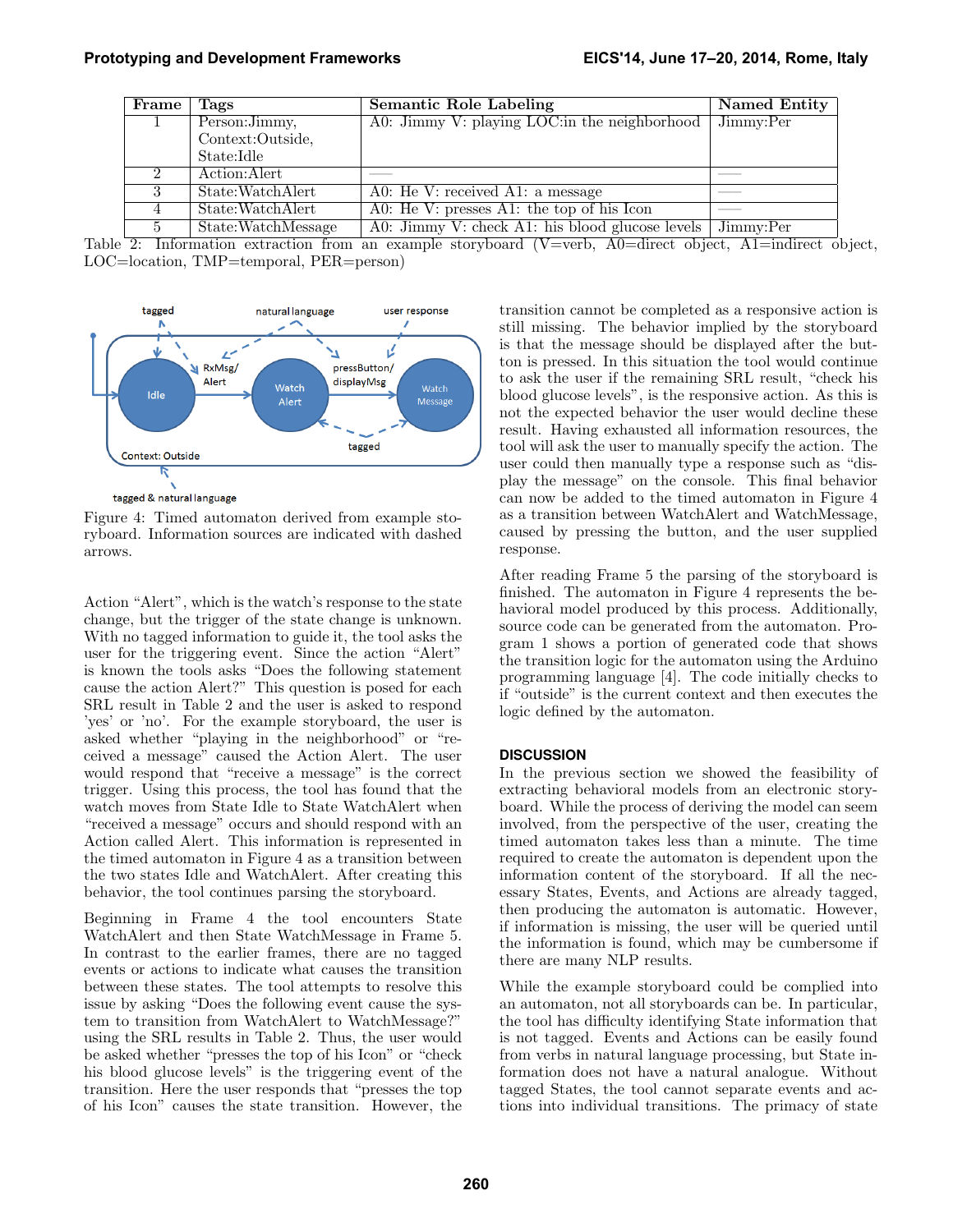```
State currentState=INITIALSTATE;
State nextState;
void loop()if (isOutside() == true){
     currentState=Idle;
    \textbf{switch}(\text{currentState})case Idle:
       if(receivedAMessage() == true){
          \text{a} \, \text{lert} ( );
          n ext State=WatchAlert;
       }
       break ;
    case WatchAlert :
       if ( presses The Top Of His Icon () = = true ) {
          displayTheMessage ();
          n e x t S t a t e=WatchMessage ;
       }
       break ;
     case WatchMessage :
       break ;
```

```
}
  }
  currentState=nextState;}
```
Program 1: Arduino code created from the timed automaton in Figure [4](#page-7-1)

information requires that when using the tool teams take care to tag States and may need specific instruction to do so.

Finally, one drawback of our electronic storyboarding approach is that generated models and code are general and do not represent a specific domain. While this allows design teams to describe applications across domains, our approach does not facilitate automatic implementation of a fully functioning prototype. For the code shown in Program 1, the design team would need to implement the functionality to check for a message, beep, or display the message. Given that the time required to synthesize the storyboard and generate the code is short, our approach can reduce the time between prototypes by automatically implementing the logical structure of the prototype.

## **CONCLUSIONS AND FUTURE WORK**

In this paper, we have presented a process for automatically extracting behavioral information from electronic storyboards of pervasive computing systems. We have validated this approach by implementing a proof-ofconcept tool that parses an electronic storyboard, generates a timed automaton of the storyboard, and automatically synthesizes code for the prototype. We have pursued the use of electronic storyboards because we believe automatic synthesis of storyboards will reduce the time between prototypes and increase the number of prototypes that can be created by an interdisciplinary team, thereby improving their ability to explore the design space.

For future work, we plan to evaluate our storyboarding tool with novice and expert users to assess how the tool impacts their design processes. We also plan to improve the tool's capabilities by providing shared views of the design from various perspectives. It would also be useful to have changes in the timed automaton cause the storyboard to change, so that a team can see how changes in the model affect the storyboard or vice versa. Finally, we would like to integrate physical CAD tools (e.g., 3D renderings) with the storyboard tool so that a change in the form factor of the design would propagate to the storyboard.

## **ACKNOWLEDGMENTS**

The authors would like to thank the reviewers for their helpful comments on this work. This material is based upon work supported by National Science Foundation under Grant No. EEC-0935103 and the Virginia Tech Institute for Creativity Arts and Technology.

## <span id="page-8-3"></span>**REFERENCES**

- 1. Abowd, G., Mynatt, E., and Rodden, T. The human experience [of ubiquitous computing]. *IEEE* Pervasive Computing 1, 1 (Jan 2002), 48–57.
- <span id="page-8-7"></span>2. Allen, J. F. Maintaining knowledge about temporal intervals. Commun. ACM 26, 11 (Nov. 1983), 832–843.
- <span id="page-8-1"></span>3. Amnell, T., Fersman, E., Mokrushin, L., Pettersson, P., and Yi, W. Times: A tool for schedulability analysis and code generation of real-time systems. In Formal Modeling and Analysis of Timed Systems, K. Larsen and P. Niebert, Eds., vol. 2791 of Lecture Notes in Computer Science. Springer Berlin Heidelberg, 2004, 60–72.
- <span id="page-8-0"></span>4. Arduino. www.arduino.cc.
- <span id="page-8-6"></span>5. Arney, D., Pajic, M., Goldman, J. M., Lee, I., Mangharam, R., and Sokolsky, O. Toward patient safety in closed-loop medical device systems. In Proceedings of the 1st ACM/IEEE International Conference on Cyber-Physical Systems (New York, NY, USA, 2010), 139–148.
- <span id="page-8-4"></span>6. Baafi, E., and Millner, A. A toolkit for tinkering with tangibles and connecting communities. In Proceedings of the fifth international conference on Tangible, embedded, and embodied interaction, ACM (New York, NY, USA, 2011), 349–352.
- <span id="page-8-5"></span>7. Bailey, B. P., Konstan, J. A., and Carlis, J. V. DEMAIS: designing multimedia applications with interactive storyboards. In Proceedings of the ninth ACM international conference on Multimedia, ACM (New York, NY, USA, 2001), 241–250.
- <span id="page-8-2"></span>8. Behrmann, G., Cougnard, A., David, A., Fleury, E., Larsen, K., and Lime, D. Uppaal-tiga: Time for playing games! In Computer Aided Verification, vol. 4590 of Lecture Notes in Computer Science. Springer Berlin Heidelberg, 2007, 121–125.